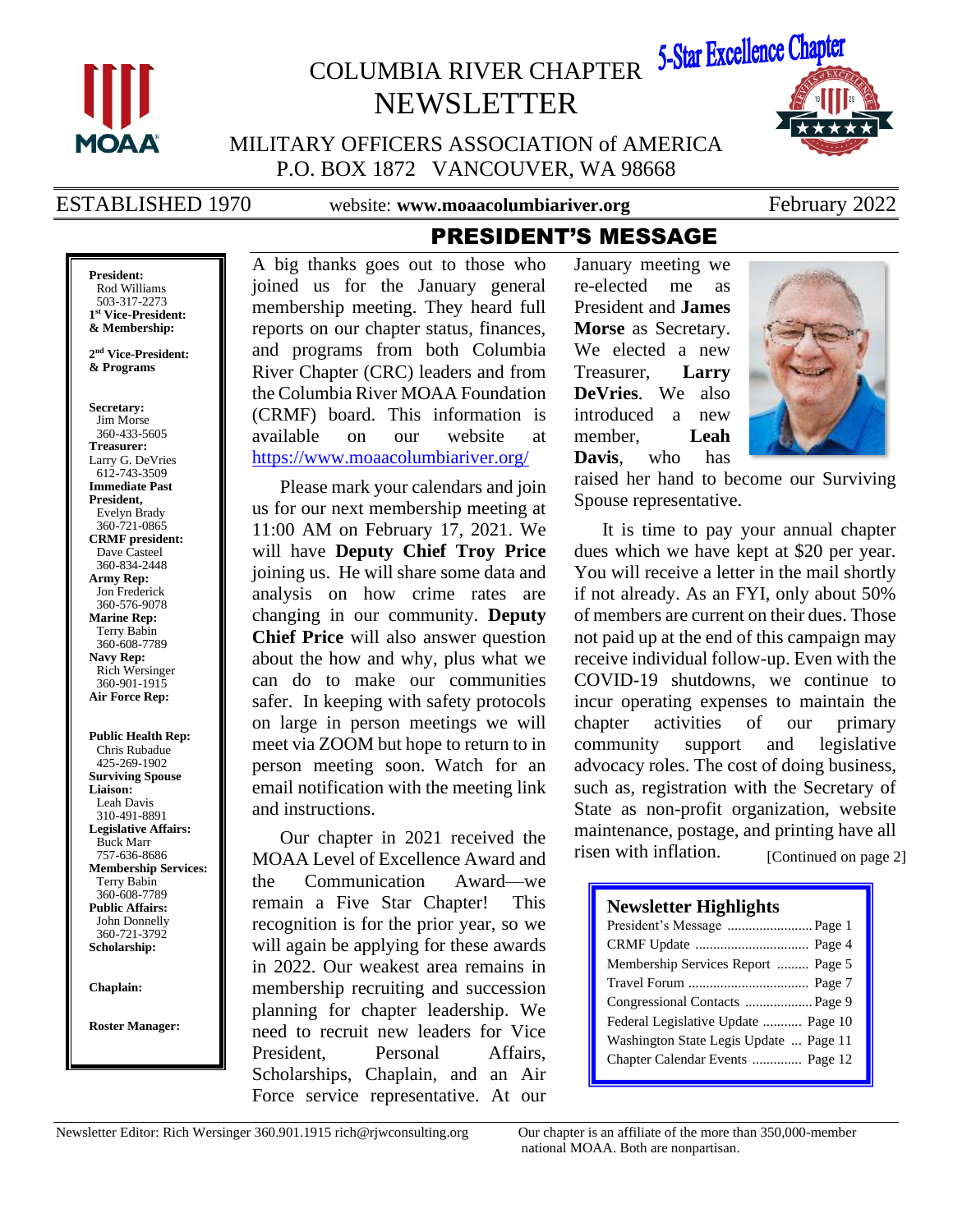#### President's Message continued

I am sure you are seeing similar increases in your household expenses. This appeal is also essential fundraising for the Columbia River MOAA Foundation's (CRMF) Scholarship and Support the Troops (STT) Funds. With your free will charitable donations, we continue to grow our endowment at Clark College, and we have made great strides toward establishing an endowment at WSUV. Our STT funds provide support for Fisher House and other veteran assistance programs. Through your donations the STT fund directly assisted veterans affected by the pandemic and identified projects in need of funds. This year we encourage you to write two separate checks for dues and donations. Please make one check for dues to CRC and another for donations to CRMF. On the CRMF check please indicate how to apply your donation to either scholarships or STT or how to split it. If you write one consolidated check make sure you annotate in the remarks how you want your donation applied.

Please contact me at [rodwill50@hotmail.com](mailto:rodwill50@hotmail.com) if you have any questions, comments, or concerns (see contact information for all chapter leaders on the front page of this newsletter.)

### **Rod Williams President**

We are sad to inform you **Grace Wetherell** passed away at age 100 on February 9, 2022. She was the surviving spouse of **Captain C.S. Wetherell**, USCG (Retired). **Captain Wetherell** had been a member of MOAA since 1975 and they had been long-term members of the Columbia River Chapter. There will be no funeral or internment services at this time.



# *Surviving Spouse Corner: End-of-Life Documents*

#### *By: Barbara Ann Bowman, MOAA Surviving Spouse Advisory Council member (MOAA National)*

Most people would list among end-of-life documents a will, a trust, an advance directive, a DNR (do not resuscitate) order, and a durable power of attorney. But the list of documents that deal with end-of-life issues is much longer. Deeds to real property, beneficiary declaration for life insurance, and the signature card to a bank account are all end-of-life documents. They determine who gets what and through which legal procedure when someone dies.

Fortunately, checklists to help create an end-of-life plan are available through a number of trustworthy organizations. Among them:

- MOAA's Help Your Survivors Now: A Guide to Planning Ahead
- VA's Planning Your Legacy
- Military.com's Military Retiree Survivor Checklist
- State Bar Association articles and forms

Research these resources, pick a checklist, or create one of your own. Gather legal documents you already have, including will, trust documents, health care directives, powers of attorney, beneficiary designations, asset inventory, deeds, military papers, instructions to access digital accounts, and contact information for family. Consult professionals lawyer, accountant, insurance agent, financial advisor — to help put together the plan, and then review, update, redraft, and re-execute documents, lists, and paperwork when needed.

At least once a year, review and update the plan. Have circumstances changed? Do the documents do what they are intended to do? Have state or federal laws affecting any of these documents changed? Are lists of assets current? Are titles to real estate, bank accounts, and vehicles correct? Are beneficiary designations still good? Discuss your plan with those who hold health care proxy, powers of attorney, and other authority over your person and property. Put documents in a safe place, yet where they can be accessed by those in whom you have placed trust. Be proactive. In reality, end-of-life documents are life's documents. Deal with them now.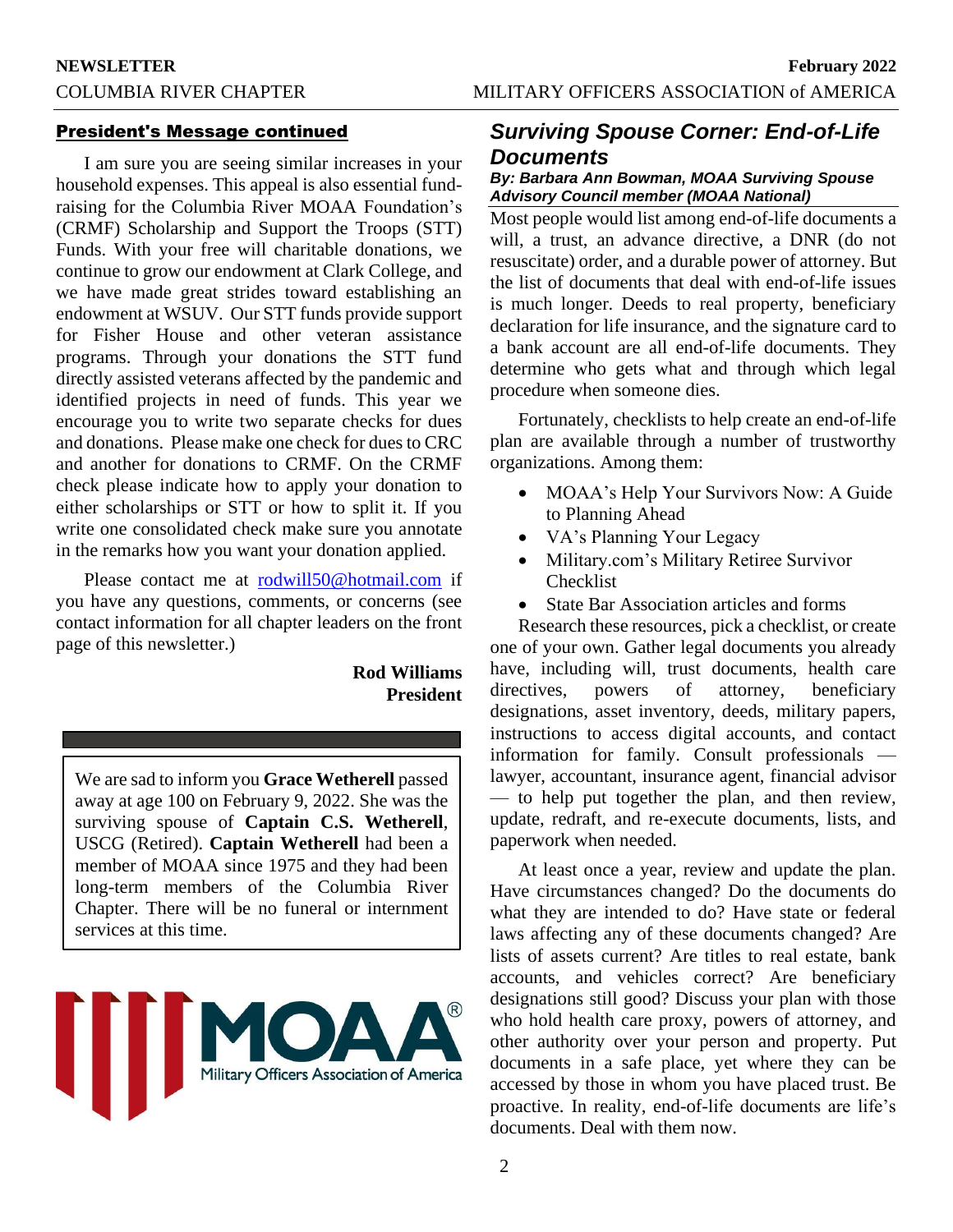#### **NEWSLETTER February 2022**

COLUMBIA RIVER CHAPTER MILITARY OFFICERS ASSOCIATION of AMERICA

# *Chapter ~ Membership Eligibility*

Chapter membership is open to active duty, National Guard, Reserve, retired, and former commissioned officers and warrant officers of the following uniformed services: Army, Marine Corps, Navy, Air Force, Space Force, Coast Guard, Public Health Service, and National Oceanic and Atmospheric Administration. Surviving spouses of deceased officers are also eligible to join.

# *Columbia River Chapter ~ Affiliate*

Our chapter is an affiliate of the more than 350,000 member national MOAA which is the nation's largest and most influential association of military officers. MOAA and the chapter are nonprofit, politically nonpartisan organizations. Our chapter is an IRC 501(c)19 war veterans organization.

### *Newsletter Editor*

Our Chapter Secretary, **Jim Morse**, coordinates calendar inputs and newsletter distribution. You can contact him at 360-433-5605 or email him at [jlmorse77@gmail.com](mailto:jlmorse77@gmail.com)

Newsletter Editor: **Rich Wersinger**. You can contact him at 360-901-1915 or e-mail him at [rich@rjwconsulting.org.](mailto:rich@rjwconsulting.org)

## *Newsletter Distribution*

We continue to distribute our newsletter by e-mail. If you are receiving this via postal service and would prefer e-mail please notify **Jim Morse**, our Chapter Secretary at 360-433-5605 or [jlmorse77@gmail.com.](mailto:jlmorse77@gmail.com)



# *DFAS Retired & Annuitant Contact Information*

### **DFAS Retired & Annuitant Pay Website**

[www.dfas.mil/RetiredMilitary/](https://www.dfas.mil/RetiredMilitary/)

#### **DFAS Retired & Annuitant Pay Mailing Addresses**

#### **Retirees:**

Defense Finance and Accounting Service

U.S. Military Retired Pay 8899 E 56th Street Indianapolis IN 46249-1200

#### **Annuitants:**

Defense Finance and Accounting Service

U.S. Military Annuitant Pay 8899 E 56th Street Indianapolis IN 46249-1300

### **DFAS Retired & Annuitant Pay**

#### **Phone and Fax Numbers**

#### **Phone:**

Toll-free: 800-321-1080 local: 216-522-5955 DSN: 580-5955

## **Retired Pay Fax:**

800-469-6559

#### **Annuitant/Survivor Pay Fax:**

800-982-8459

#### **myPay**

[MyPay.dfas.mil](https://mypay.dfas.mil/#/)

**Phone:** 888-332-7411

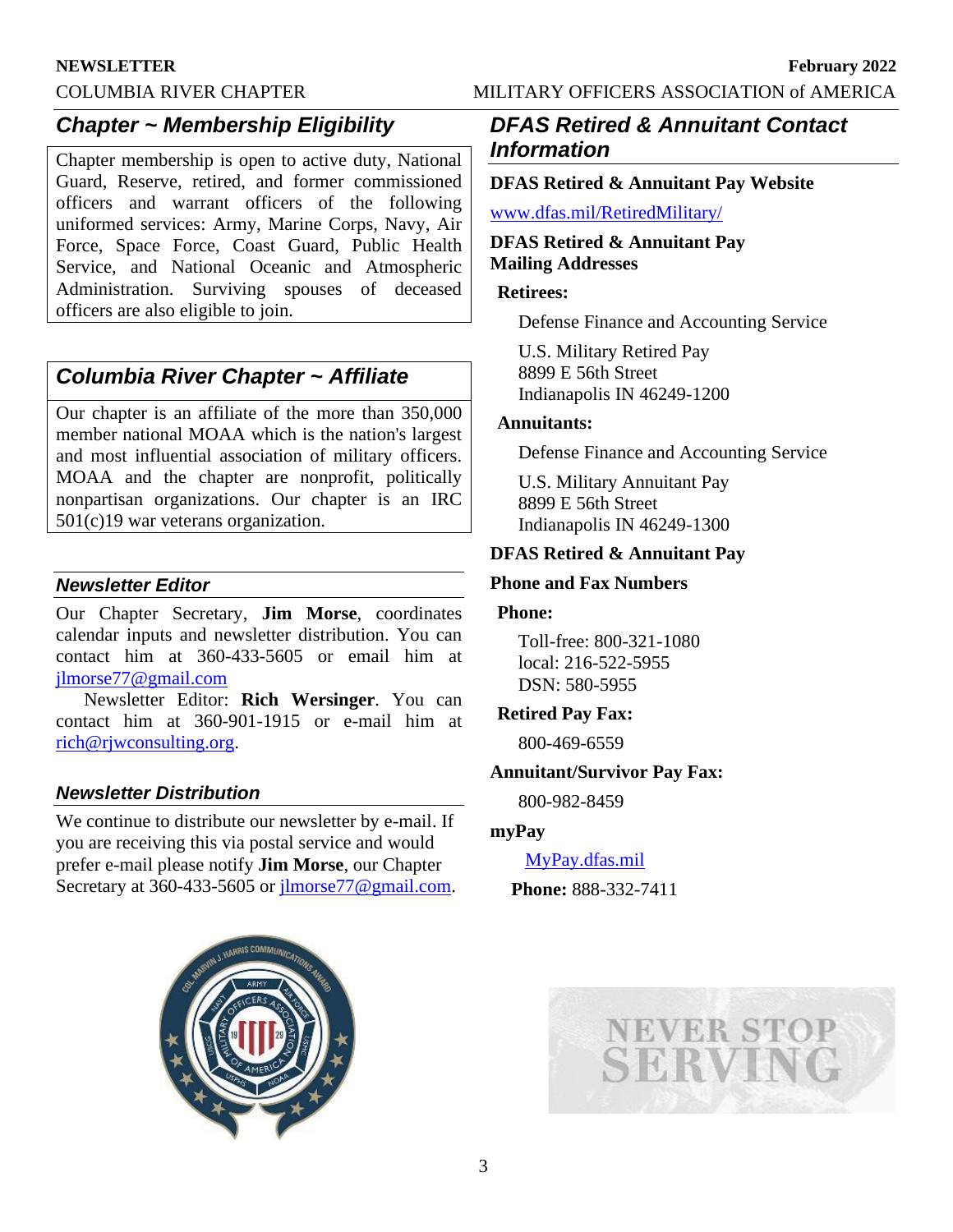## *Columbia River MOAA Foundation (CRMF) Update by Dave Casteel CRMF President*

Can you believe it's February 2022 already?

For those of you who did not have a chance to join our annual meeting on Thursday, January 20th, I am including a link to our PowerPoint reports which we have put on our website page: <https://moaacolumbiariver.org/events-3/> under which you can find these reports:

[2022 Financial Plan Final Approved 01-13-2022](https://moaacolumbiariver.org/wp-content/uploads/2022/02/2022-Fin-Plan-Final-Approved-01-13-2022.pdf)

[Treasurer's Report Slides –](https://moaacolumbiariver.org/wp-content/uploads/2022/02/Treasurers-Report-Slides-Annual-Meeting-FY2021-1.pdf) Annual Meeting FY2021

These reports summarize how we used your donations in 2021 and what our plans are for 2022.

Coming up soon in April are when Clark College and WSU-V require our payments for the four MOAA Chapter Foundation scholarships they award in the Fall, as well as our first installment that is due in May to the new WSU-V **Colonel Paul S. and Ivadell M. Crosby** Columbia River MOAA Foundation Scholarship. Which, after we have completed gifts of \$10,400, will become endowed. Our spring 2021 outlay for scholarships/ endowments and matching funds (if offered) will, in part, depend on your generous response to the dues letter.

Your CRC and CRMF boards have approved \$500 for assistance to the VA Transplant Lodge on the Vancouver campus. We called them to inform them and Program Support Assistant, **Michelle Swanson**, was ecstatic about our gift. While they have 30 rooms they are only allowed to fill 15 due to COVID restrictions at the present time. As of February 7, they had 13 rooms filled (87% of current capacity). Since this is one of two VA transplant specialty hospitals in the nation for kidneys and livers, many veterans here fly in and do not have access to a car, so their ability to get out and shop for food is more limited. The lodge has three kitchens that are shared by the veterans and caregivers--each of which can only be used by one room at a time. Each room has a microwave and a small refrigerator.

While they are unable to accept food donations from individuals, **Michele** will use our VISA gift card to personally shop to purchase much needed healthy food items for guests and caregivers like cans of chicken or roast beef, cheese, bread, butter, mayonnaise, etc., so they can make sandwiches. She also buys individual salads, two-packs of chicken breasts, and other food items that are perfect for two people. She also purchases items like pasta, small rolls of ground beef, paper plates, as well as laundry detergent, etc.

Some have asked if it would be better to just give them a check rather than a gift card. **Michelle** said no, because that can't be used to buy food if it goes into the VA Lodge account. That's why the gift card is perfect—it directly helps the veteran and their caregiver. **Michelle** shops with her guests in mind and seeks ideal healthy food items at WinCo, Fred Meyer and Safeway taking advantage of sales when possible.

By the time you read this, she should have our gift card in hand and already be shopping.

*The Columbia River MOAA Foundation (CRMF) is an IRC 501(c)3 public charity to which donations are tax deductible. Our federal tax ID is 47-4776049. As always, we recommend you consult your attorney or tax professional regarding your specific situation.*

Feel free to contact **Dave Casteel** [\(shilohcamas@comcast.net\)](mailto:shilohcamas@comcast.net) or [CRMFpresident@comcast.net\)](mailto:CRMFpresident@comcast.net) or phone (360-834- 2448) or (**Frank Hill**) by email (hillhouse $2@$ comcast.net) or phone (360-241-8252) if you have any questions or need any additional information.

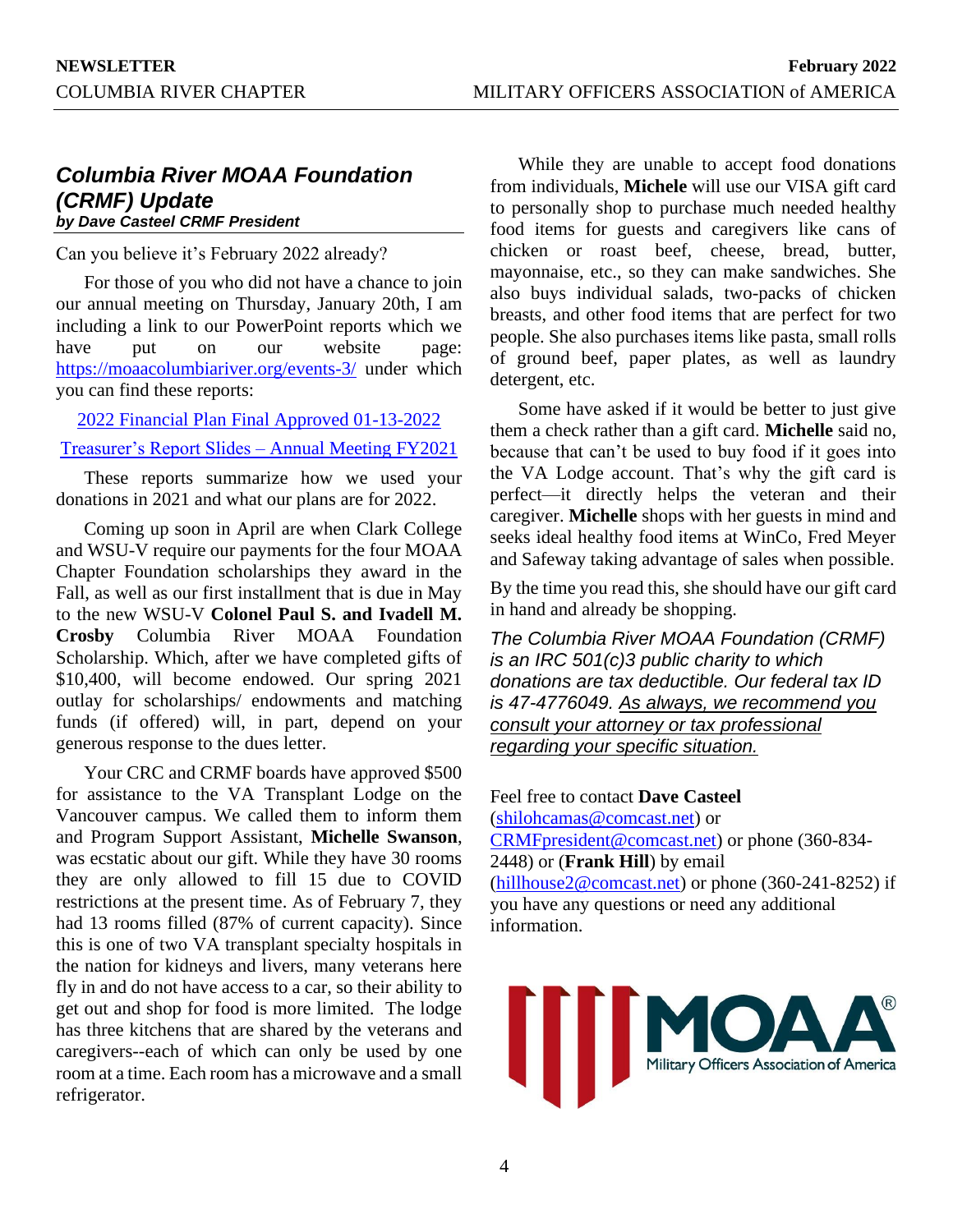# **COLUMBIA RIVER CHAPTER MEMBER SERVICES COMMITTEE ANNUAL REPORT FOR CALENDAR YEAR 2021**

#### **Committee Overview:**

- 1. Committee Mission: Develop and support activities which encourage active participation and long-term membership in the Chapter.
- 2. Committee Members:
- Chairman—also serves as the Chapter's Personal Affairs representative.
- Service Representatives
- Surviving Spouse Representative
- Immediate Past President

**Special Comment:** The Committee was mostly inactive the past year due to:

- The protocols, restrictions, and safe practices required during the pandemic.
- Temporary resignation of the Committee Chairman due to personal health issues.

#### **Responsibility: Establish and maintain a program for welcoming new members and their spouses.**

- 1. The Chapter's New Member Sponsor Program was implemented during 2017.
- 2. Program Objectives:
- Introduce a new member to Chapter officers.
- Help the new member become familiar with the primary functions of the Chapter.
- Encourage participation in Chapter activities and events.
- Build a relationship with the new member and the Chapter which encourages long-term retention and involvement.
- 3. There was no new member "Welcome Luncheon" hosted by the Executive Board this past year because of the pandemic.

# **Responsibility: Support a system to keep contact with members—designated as the "Keeping Connected" Program.**

- 1. Program Objectives:
	- Maintain at least semi-annual contact with members and spouses—particularly those unable to regularly attend Chapter meetings and activities.
	- Keep records current on members' contact information.
	- Provide information about Chapter programs, activities, and initiatives.
	- Determine needs and support which the Chapter might provide to individual members.
	- Survey members and spouses on matters of significant interest to the Chapter's Executive Board.
- 2. Phone calls to Chapter members were made during December 2021. Summary of the calls made is attached to this report.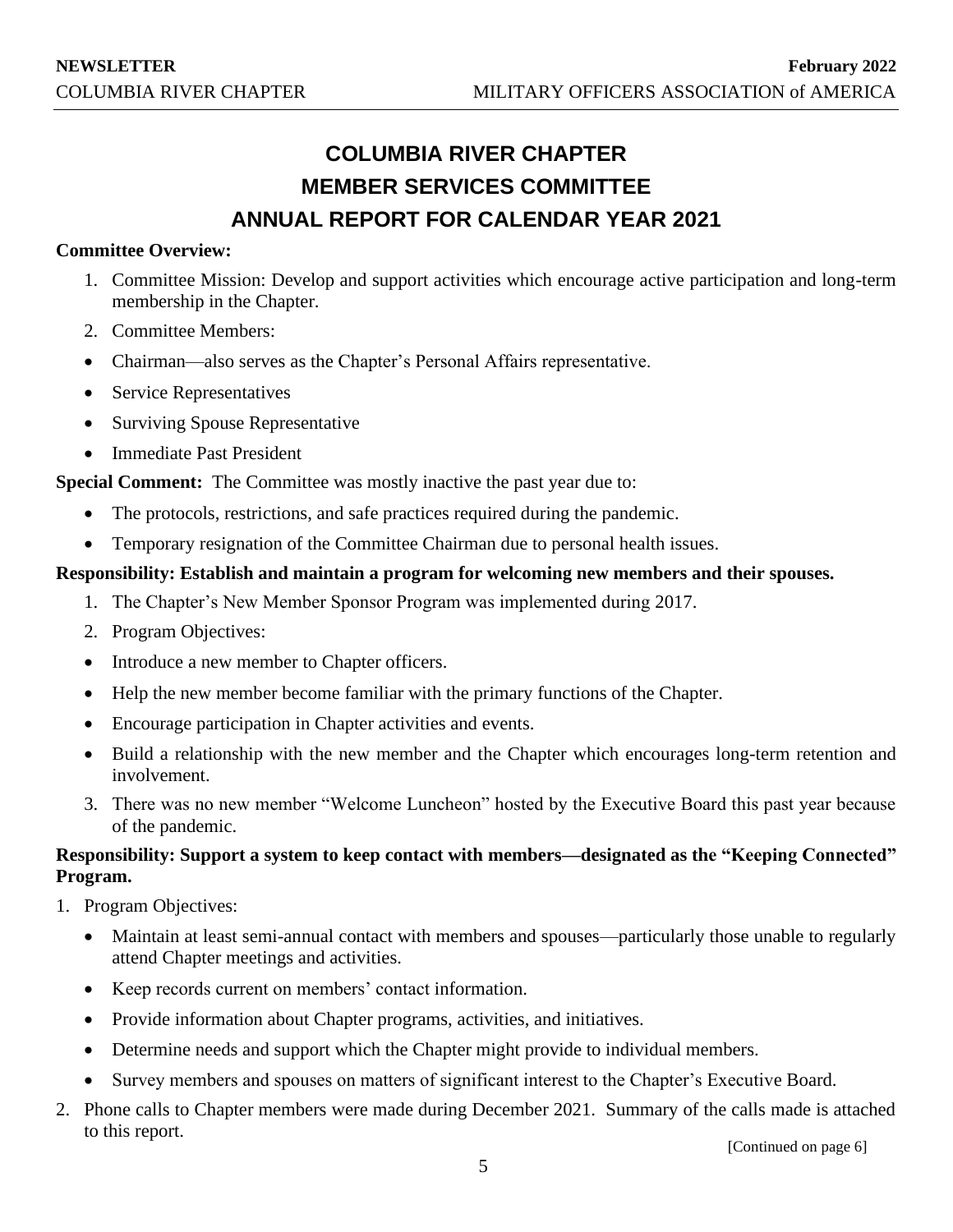#### **Continued**

# **COLUMBIA RIVER CHAPTER MEMBER SERVICES COMMITTEE ANNUAL REPORT FOR CALENDAR YEAR 2021**

#### **Responsibility: Provide Personal Affairs (PA) services.**

- 1. Suspended casualty assistance because of the pandemic; however, phone call planning advice and assistance was provided to several occasions.
- 2. Provided personal affairs planning pamphlets, checklists, documentation assistance, and other support for two Surviving Spouses.
- 3. Published two articles in Chapter's newsletter about personal affair's planning.

## **Responsibility: Coordinate with Membership and Program Committees.**

- 1. Membership Committee Coordination: None this year due to pandemic.
- 2. Program Committee Coordination: Participated regularly in planning Chapter programs.

**Other Activities Arising from the Performance of Committee Responsibilities:** As service and means to keep Chapter members involved despite the limitations of the pandemic, the Membership Services Committee sponsored a semi-monthly Travel Forum by ZOOM beginning in March of 2021.

- 1. The Forum provides an information exchange on both domestic and international travel during the pandemic.
- 2. Two recurring areas of interest are:
	- Travel, insurance, COVID testing, and reimbursement considerations in the pandemic period
	- Post-pandemic travel planning
- 3. Twenty-three members and spouses have participated one or more times.

#### **Special Notes/Comments:**

- 1. To better distribute Chapter support to its membership, the decision has been made to return to the past organization of having the Personal Affairs Representative as a separate position, but with support from the Membership Services Committee. Also, there is a need for new calling help for the Keeping Connected Program. Personnel needs are:
	- a. A volunteer to the Personal Affairs Representative.
	- b. A Call Coordinator for the Keeping Connected Program.
	- c. Two primary callers for the Keeping Connected Program.
	- d. Two alternate callers for the Keeping Connected Program.



Submitted by: **Terry Babin**, Membership Services Committee, on January 20, 2022.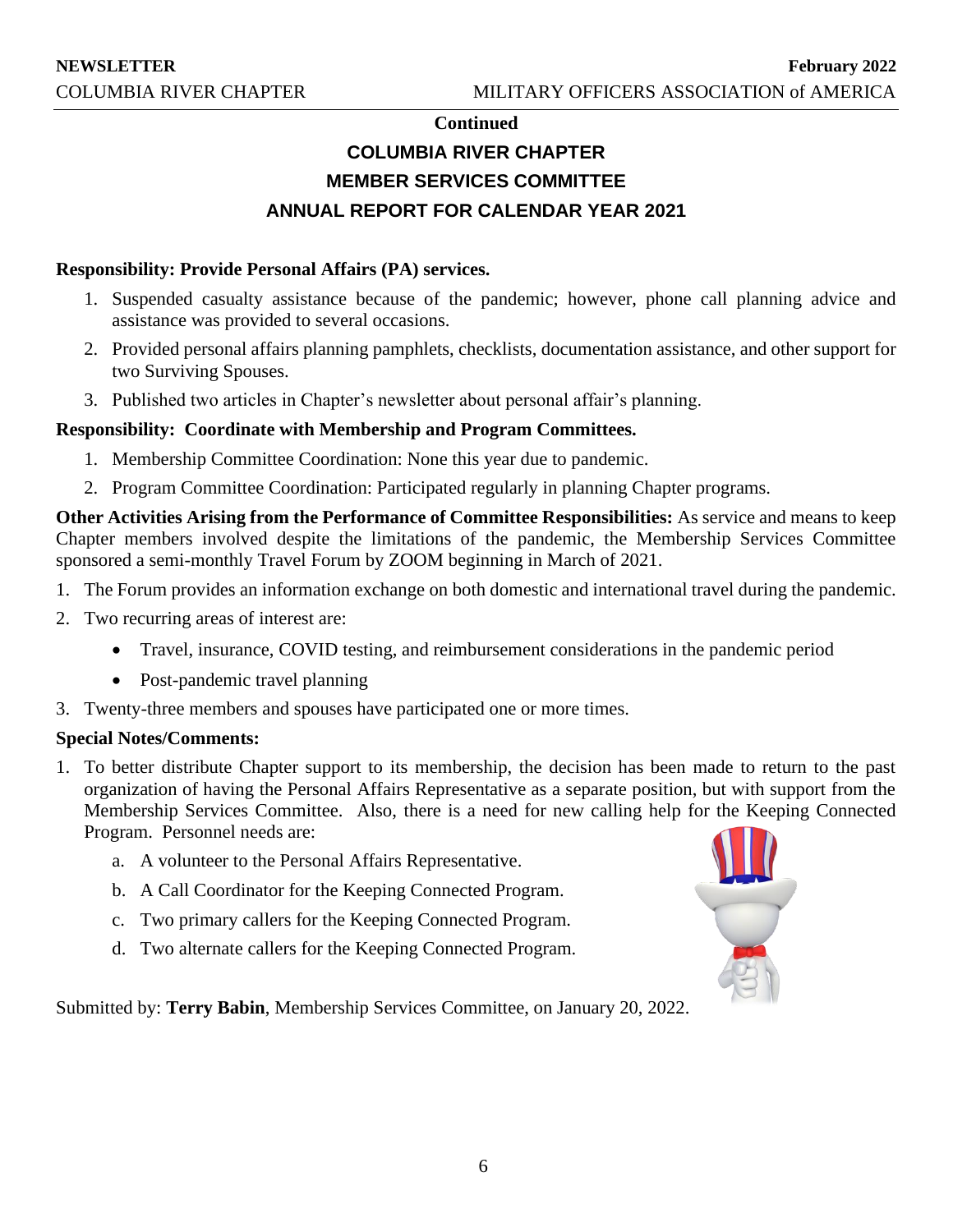# *MOAA Chapter Travel Forum Update* **By Dan Sockle and Terry Babin**

The Columbia River Chapter, MOAA's, sixth *Travel Forum* was held the evening of January 20, 2022.

The guest subject matter expert was Patty Kole, owner of Patty's Travel. Patty covered river, ocean, and land tours. Here is a summary of her presentation and answers to questions from the Forum participants:

- Cruises:
- There is a lot of pent-up demand—particularly among the elderly and young couples in part because working remotely makes travel easier for many of those not retired (i.e., Expect to begin your cruise planning earlier than in the past)
- Cruise lines are using modern technologies to keep the ship environment safer for passengers.
- Expect to be required to have all COVID vaccinations including the booster shots at least two weeks before embarkation.
- COVID testing (usually the rapid test) being required within 2-3 days before embarkation by many cruise lines.
- Many ocean and river cruise companies now offering longer cruises as a strategy to reduce exposure/risk to staff and passengers.
- Land tours: Companies going to smaller groups.
- Other information:
- Morocco has closed to tourism.
- All major cruise and tour companies are usually very good about giving travelers timely, current information on pre-travel COVID requirements and arranging COVID testing before return to the U.S. for their clients.
- One the best sources for COVID rules and protocols by country is to use your browser to go to: apply.joinsherpa.com/travel-restrictions.
- Most of the travel industry is:
- o Becoming more flexible about deposits.
- o Offering "cruise or tour with confidence," or similar programs with no penalty if cancelled

before 30 days of departure with payment credited for future cruise/tours.

- Travel insurance is recommended, and Allianz now covers COVID.
- For those who are foregoing international travel, there are many opportunities for domestic river and small-ship cruises, and many good tour packages to major cities and National Parks.
- Patty Kole's contact information:

Patty's Travel

1-866-392-9117

#### <http://www.pattystravel.com/>

- **Information/advice from Forum participants:**
- Information was provided about family-friendly resorts in the Caribbean including the Villa Group. Highly recommended was the St. James Club in Antigua. You can check this all-inclusive resort on stjamesclubantigua.com.
- Hawaii now has elevated entry requirements regarding COVID—comply or face 10 days quarantine.
- As a follow-up to questions about travel in Costa Rica during the November Travel Forum.
- o Answers were provided to the traveling member prior to this month's Forum.
- o Costa Rica remains the exception to most countries in Central America—safe and modern.
- A summary of a recent trip to Finland/Sweden over the Christmas period was given:
- o Wonderful trip, but expensive—total costs came to about \$20K per person.
- o Several days' stopover in United Kingdom and also Norway were cancelled because of COVID and COVID-testing complications.
- o Trip was not taken as part of a tour; so, travelers had to arrange their own COVID testing for return to the U.S.—cost was \$500.00 each.
- o Temperatures down to the minus 20 degrees Fahrenheit.

[Continued on page 8]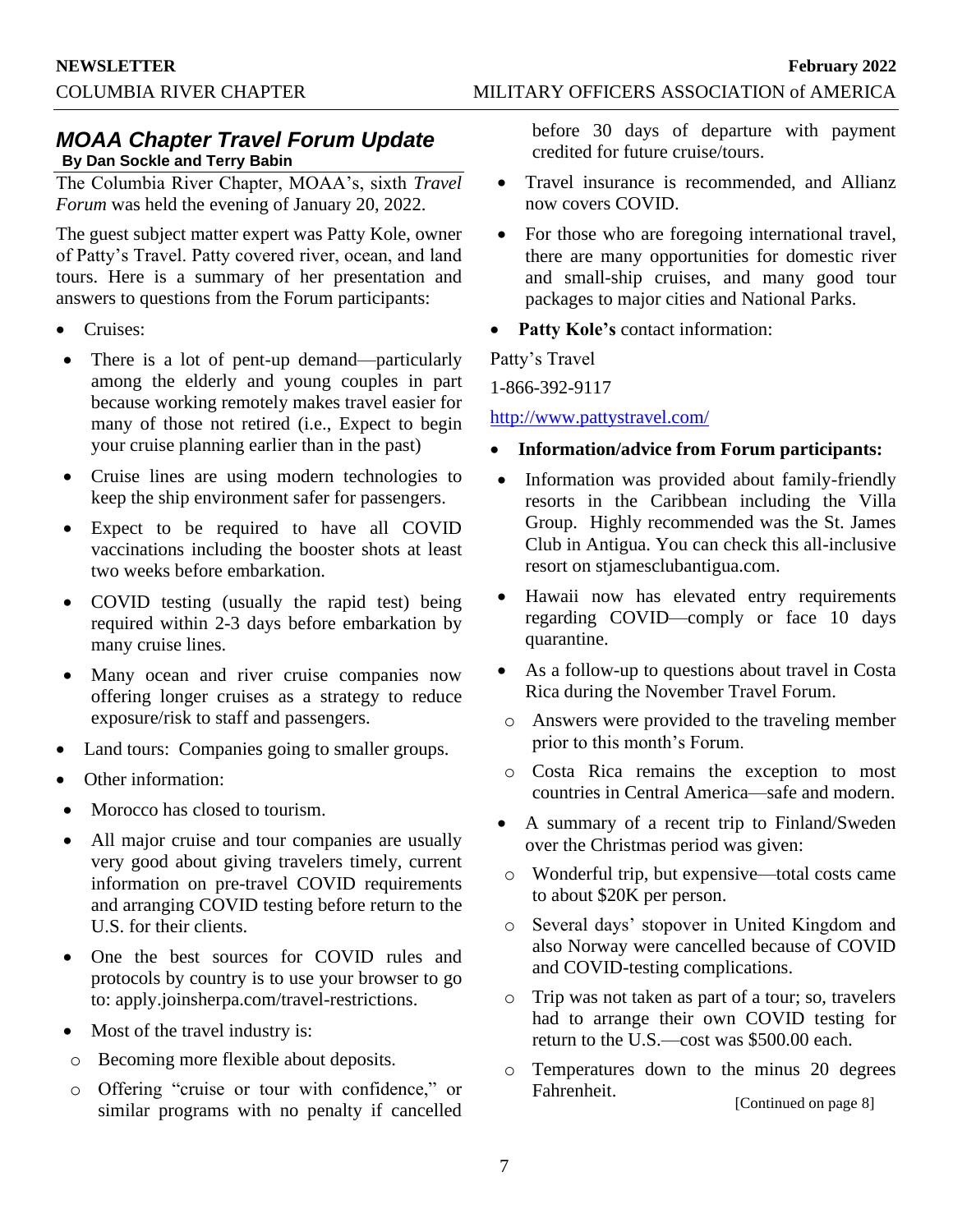#### **NEWSLETTER February 2022**

#### COLUMBIA RIVER CHAPTER MILITARY OFFICERS ASSOCIATION of AMERICA

- Another Forum participant echoed the difficulties for both timing and getting testing in the UK which resulted in cancellation of an October 2021 trip.
- For travel without leaving the continent, an alternative that is available here in the area is Oregon West—a bus touring company.
- o One of the Forum participants and spouse will be taking a 6-day western Canada tour (with return flight included) during mid-June.
- o Information is available on the Oregon west website at orwest.com or call 1-800-333-0774.
- A summary of a recent Celebrity cruise over the holidays was given:
- o The ship (Equinox) required all passengers to be fully vaccinated, COVID tested within two days of embarkation, and limited bookings to 70% of capacity.
- o Still, the ship was not fully prepared for the COVID surge that erupted halfway into the trip—problem was internal communications and processes for accommodating passengers placed in isolation pending determination of whether they needed to be quarantined.
- o Four of the original ports of call were closed to the ship by the port authorities due to Omicron concerns—excursion pre-pays were reimbursed quickly, but the cruise line has offered no other compensation/credits for the itinerary disruption.
- There was a request for more information about Overseas Adventure Travels which has been used by two of the Forum participants. Website is **www.oattravel.com**.

•

# Several Forum members are still considering (or have booked) travel to the countries listed below

during 2022. If you have any suggestions/recommendations, please e-mail them to [tbear06@comcast.net](mailto:tbear06@comcast.net) or join the next Travel Forum during March 2022.

| Czech<br>Republic | Austria | Hungary          |
|-------------------|---------|------------------|
| Finland           | Germany | Turkey           |
| Portugal          | Russia  | England/Scotland |

### **Next Forum Zoom meeting is scheduled for 7:00 PM on Tuesday, March 15th .**

The Columbia River Chapter, MOAA, neither validates nor promotes or endorses any tour/travel companies and their websites, or other contact information, listed in the notes and articles from the Travel Forum. Contact information is provided only to facilitate research by Chapter members. Members are advised to act with caution and due diligence in the use of the information.





8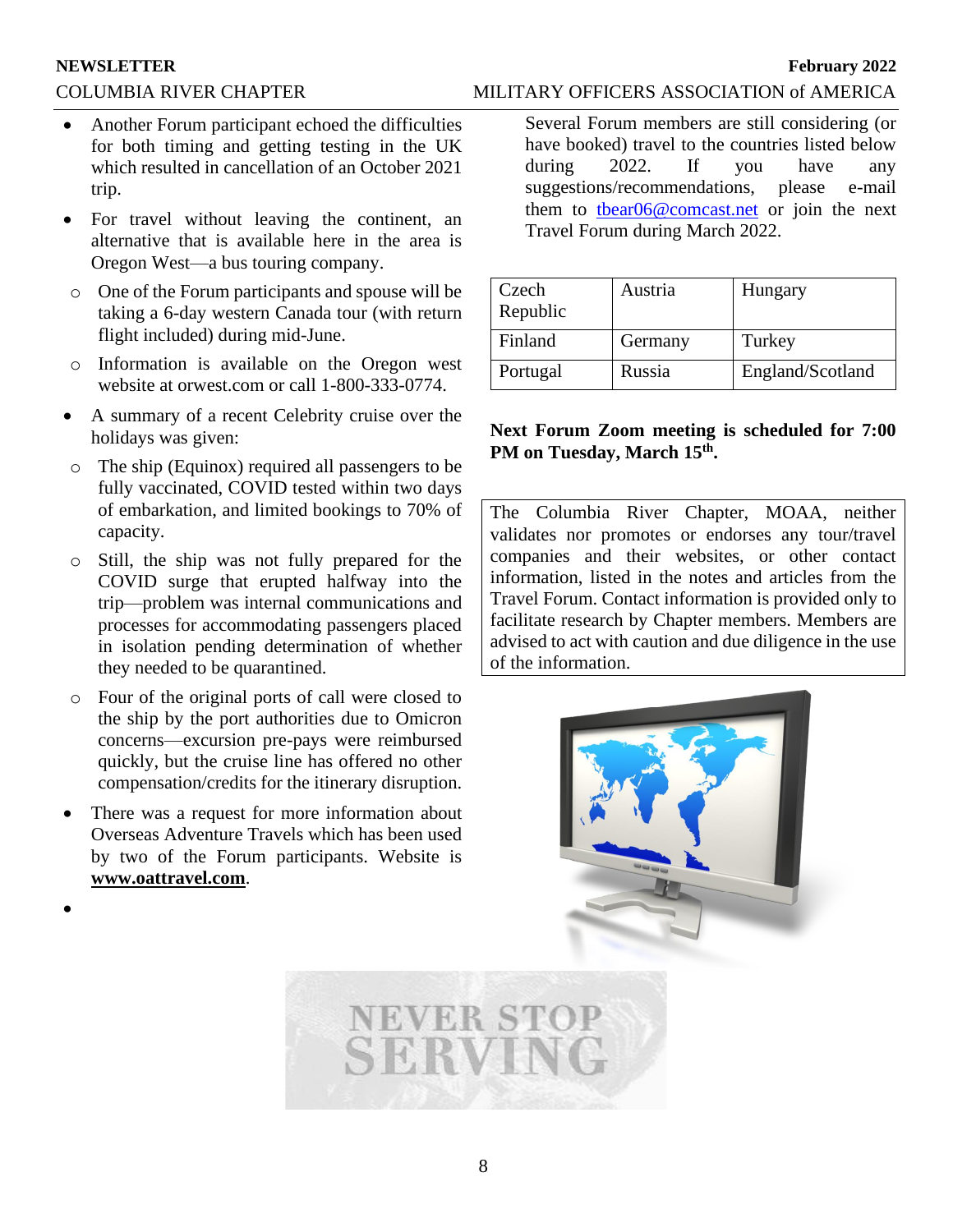

**NEWSLETTER February** 2022 COLUMBIA RIVER CHAPTER MILITARY OFFICERS ASSOCIATION of AMERICA

# **Legislative Contacts**

#### MOAA Legislative Action Center

<https://www.moaa.org/> then Select "Advocacy"

MOAA Capitol toll free hotline at 1-866-272-6622

#### White House

Comments: 202-456-1111 Switchboard: 202-456-1414 FAX: 202-456-2461 E-mail: comments@whitehouse.gov

# Congresswoman Jaime Herrera Beutler Washington's 3rd Congressional District

[https://jhb.house.gov//](https://jhb.house.gov/)

| Washington, DC Office:                           | Vancouver, WA Office:        |  |  |
|--------------------------------------------------|------------------------------|--|--|
| U.S. House of Representatives                    | O.O. Howard House            |  |  |
| 1107 Longworth House Office                      | 750 Anderson Street, Suite B |  |  |
| <b>Building</b>                                  | Vancouver, WA 98661          |  |  |
| Washington, DC 20515                             | Phone: (360) 695-6292        |  |  |
| Phone: (202) 225-3536                            | Fax: (360) 695-6197          |  |  |
| Fax: (202) 225-3478                              |                              |  |  |
| Contact Congresswoman Herrera Beutler via email: |                              |  |  |
|                                                  |                              |  |  |

[https://jhbr.house.gov/contact/](https://jhb.house.gov/contact/default.aspx)

#### U.S. Senator Maria Cantwell <https://www.cantwell.senate.gov/>

| WASHINGTON, DC                                                                         | <b>SW WASHINGTON</b>     | <b>SEATTLE, WASHINGTON</b> |  |
|----------------------------------------------------------------------------------------|--------------------------|----------------------------|--|
| 511 Hart Senate Office Building                                                        | The Marshall House       | 915 Second Avenue          |  |
| Washington, DC 20510                                                                   | 1313 Officers Row        | Suite 3206                 |  |
| 202-224-3441                                                                           | Vancouver, WA 98661      | Seattle, WA 98174.         |  |
| 202-228-0514 - FAX                                                                     | 360-696-7838             | 206-220-6400               |  |
| 202-224-8273 - TDD                                                                     | $360 - 696 - 7844 - FAX$ | 206-220-6404 - FAX         |  |
| Contact Senator Cantwell via email: https://www.cantwell.senate.gov/contact/email/form |                          |                            |  |

#### U.S. Senator Patty Murray <https://www.murray.senate.gov/>

| <b>WASHINGTON, DC</b>              |
|------------------------------------|
| 154 Russell Senate Office Building |
| Washington, D.C. 20510             |
| Phone: (202) 224-2621              |
| Fax: (202) 224-0238                |
|                                    |

SW WASHINGTON The Marshall House 1323 Officer's Row Vancouver, Washington 98661 Phone: (360) 696-7797 Fax: (360) 696-7798

SEATTLE, WASHINGTON 2988 Jackson Federal Building 915 Second Avenue Seattle, WA 98174 Phone: (206) 553-5545 Toll Free: (866) 481-9186 Fax: (206) 553-0891

Contact Senator Murray via email:<https://www.murray.senate.gov/write-to-patty/>

# **Vancouver Area Washington State Legislative Districts and Representatives**

| Legislator        | <b>District 49</b> | <b>District 17</b> | <b>District 18</b>  | <b>District 14</b> | <b>District 20</b>    |
|-------------------|--------------------|--------------------|---------------------|--------------------|-----------------------|
| <b>Senator</b>    | Annette Cleveland  | Lynda Wilson       | Ann Rivers          | Curtis King        | Peter Abbarno         |
|                   | 786-7696           | 786-7632           | 786-7634            | 786-7626           | 786-7638              |
| Representative,   | Sharon Wylie       | Vicki Kraft        | <b>Brandon Vick</b> | <b>Chris Corry</b> | <b>Richard DeBolt</b> |
| <b>Position 1</b> | 786-7924           | 786-7994           | 786-7850            | 786-7810           | 786-7896              |
| Representative,   | Monica Stonier     | Paul Harris        | Larry Hoff          | Gina Mosbrucker    | Ed Orcutt             |
| <b>Position 2</b> | 786-7872           | 786-7976           | 786-7812            | 786-7856           | 786-7990              |

Note: All phone numbers are 360 area code, except where otherwise noted. Toll free **1-800-562-6000** More info at www.leg.wa.gov/legislature

- The U.S. Government's Portal: http://www.usa.gov/ U.S. Senate: http://www.senate.gov/
- U.S. House of Representatives: http://www.house.gov/

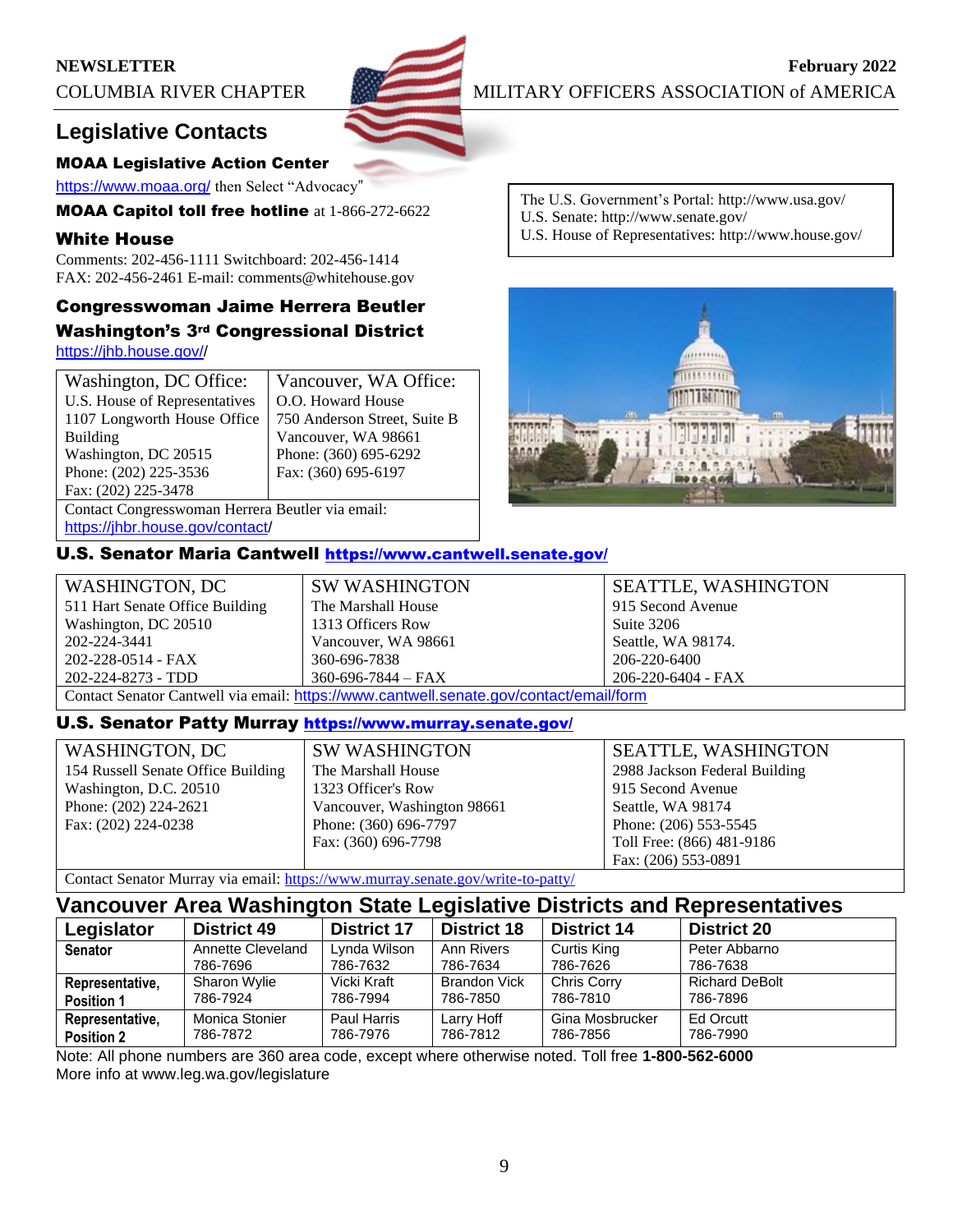#### **NEWSLETTER February 2022**

COLUMBIA RIVER CHAPTER MILITARY OFFICERS ASSOCIATION of AMERICA

# *Federal Legislative Update: by Buck Marr*

It is Feb 4, 2022 as I write this article. "Happy Ground Hog Day!" **Punxsutawney Phil** saw his shadow meaning six more weeks of winter. It's Ground Hog Day in Congress also—six more weeks of trying to pass legislation.

**Tick Tock**. **The clock is running.** There are a ton of major legislative things to do and not much time to do it. Job One should be passing a budget. As we know, the government is operating on a Continuing Resolution (CR) due to expire on Feb 18. **Senator Shelby**, ranking member of the Senate Appropriations Committee, said on 3 Feb "it's all but inevitable Congress will pass another CR extending fiscal 2021 funding levels past Feb 18. But whether that stopgap lasts a few weeks, a few months or the remainder of the fiscal year will depend on the level of progress appropriators make in omnibus talks." On Dec 6, the SecDef warned Congress of 'enormous' negative effects of a yearlong stopgap bill. He warned that the net effect would be a \$37B cut to defense accounts including a \$5B shortfall to the operations accounts. The impact of inflation is not considered in the \$37B. While the MOAA Nation generally advocates for focused veteran specific issues, it cannot be overstated how important it is to avoid a full year CR.

**Tick Tock**. Money will be tighter than ever and that is my theme today. Meanwhile, the allimportant National Defense Authorization ACT (NDAA) was signed on December 27, 2021. It was about 3% above the President's proposed budget and included a 2/7% troop raise. But, recall that a NDAA does not appropriate money for spending. This circles back to a looming fiscal dollar shortage should the government be forced to operate on a CR for the entire year.

**Tick Tock**. Without a FY22 12-bill omnibus appropriations package the USG operates at the previous year's levels. At press time, many in Congress and elsewhere agree with Senator Shelby that there is not enough time to pass an Omnibus Appropriations Bill by 18 Feb. This opens the door

for a full year CR or a shorter period which brings little advantages.

**Tick Tock**. I foot stomp this because everybody on the Hill will be looking for money to fund their pet rocks. And, if history is any teacher, they will look deeply into military personnel and readiness accounts. Some of our most defense minded legislators are pounding tom-tom's sending out dire warnings. We MOAA-ites must be on our toes and follow MOAA's advocacy guidance weekly. What could be the legislative targets? I recommend you read the January 2022 issue of the Military Officer magazine. It has a comprehensive review of this year's priorities. They will be in jeopardy of no funding. But, let me remind you that we did not achieve 100% success with 2021's legislative priorities. For example, Toxic Exposure Reform is still languishing in the legislative process. Last June, the House passed H.R. 3967 *Honoring our PACT Act* which proposes very comprehensive measures to improve health care and benefits for veterans exposed to toxic substances. On 2 Feb, 2022, the Senate Veterans' Affairs Committee unanimously passed the *Health Care for Burn Pit Veterans Act* which is their version of health care for toxic exposed veterans. The House version is judged to be more comprehensive but the point is that either version is very expensive. It is estimated that the House Bill carries a price tag of around \$300B. Another important initiative carried over from 2021 is the Major Richard Star Act. It would provide concurrent receipt for over 50,000 servicemembers unable to complete 20 years of service due to combat-related injuries. It too is very expensive in the long term. Everyone wants to help but not all want to pay.

Does this sound familiar? How about the long fight over the **widows' tax**? The effort started in 1972, was rejected over 12 times in various ways and finally in the FY2020 NDAA, a Bill was born which repealed, over three years, the original legislation creating the SBP-DIC compensation offset. Only because of the advocacy of MOAA and their comrades in other veteran organizations was this misjustice rectified.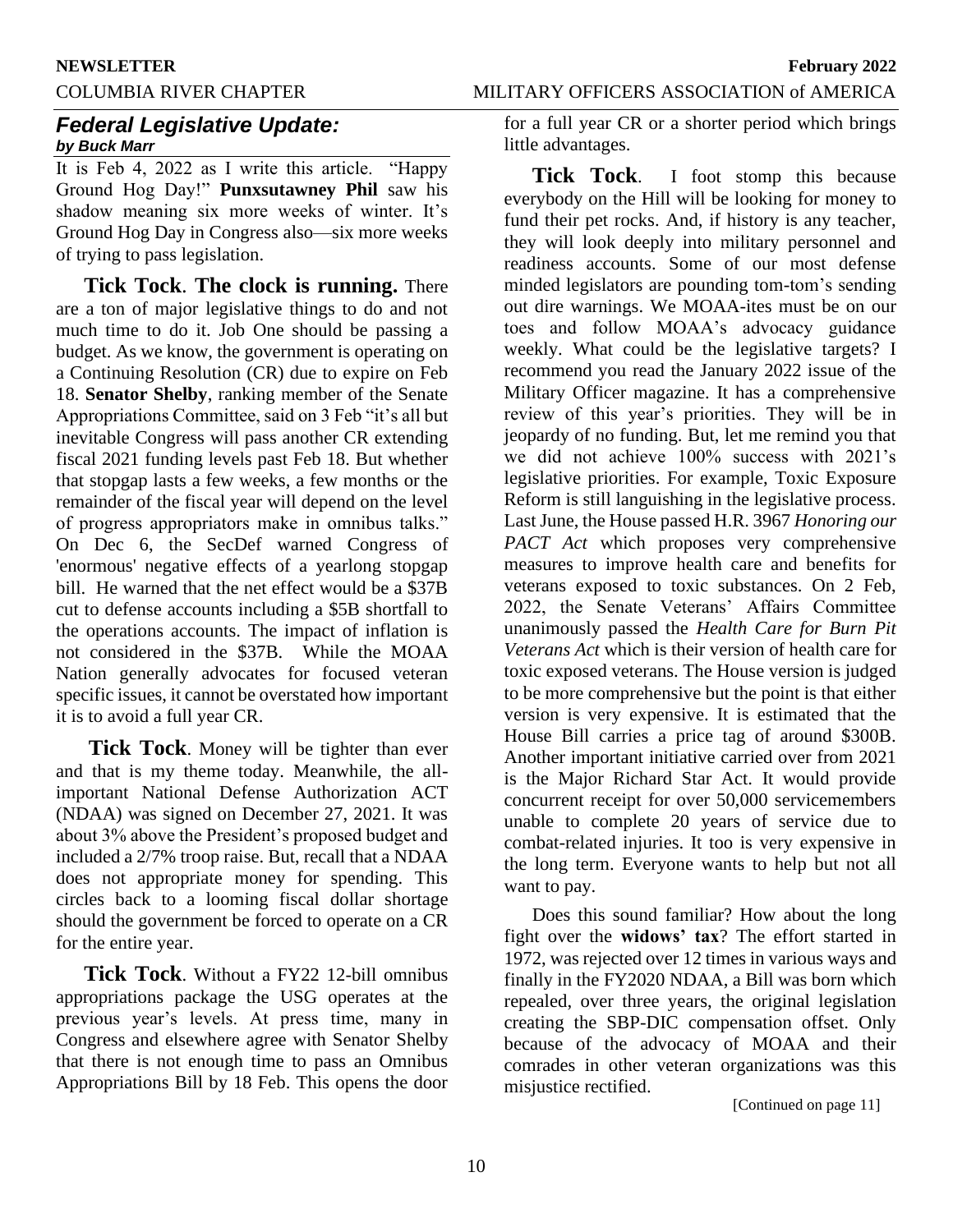# *Federal Legislative Update (Cont'd): by Buck Marr*

## **Senator Patty Murray (WA) on February 2, 2022.**

"We make a promise to our veterans—that after their service ends, we'll take care of them when they come home. But many who served post-9/11 are suffering from illness caused by toxic exposures, and have been unable to access the VA medical treatment they need,"**said Sen. Patty Murray (D-Wash.).** "I am proud this Committee [SVAC] could work together on this important legislation to provide life-saving care to our nation's heroes—but this is just the first step we need to take here. Supporting all of our veterans is a top priority for me, and I will never stop fighting to ensure Washington state veterans get the care and benefits they've earned."

**Please join me in aggressively reminding our legislators of their promises and the need to actually fund them.**

# **Tick Tock.**

**9 Feb Postscript:** Much has happened since 4 Feb. **Tick Tock**. On 8 Feb, the House passed a measure to put into place a third CR to extend federal government funding until March 11. Should it pass the Senate, it will allow time for final work on the 12 appropriations bills. On 9 Feb, the appropriations committee leaders announced they had agreed on a framework for the appropriations top line figures. This sets up the opportunity to put into place a FY22 budget slightly before the estimated time for the President's FY23 budget submission.

> **Buck Marr Federal Legislative Affairs**



## *WA State Legislative Update. By Dave Casteel*

If Punxsutawney Phil says we have six more weeks of winter that means the WA Legislature will already be out of session before winter officially ends March 20. As Buck so astutely noted, **"Tic Tock The clock is running,"** In our legislature, this is especially meaningful as the even year regular 60-day session this biennium officially ends March 16th.

For our focus, there were 28 veterans-related bills as of February 5th being monitored by the Veterans Legislative Coalition (VLC) on which MOAA is a member of the executive committee. You find the most current list of them provided by WDVA here: [https://www.dva.wa.gov/about-wdva/laws-](https://www.dva.wa.gov/about-wdva/laws-legislation/legislative-updates)

[legislation/legislative-updates.](https://www.dva.wa.gov/about-wdva/laws-legislation/legislative-updates) You can get your "oar in the water" and give your "two cents" about any of these bills, by contacting your District Senator and Representatives. Go to: [https://app.leg.wa.gov/DistrictFinder/,](https://app.leg.wa.gov/DistrictFinder/) then enter your address, and select your senator or representative. When their photo and name populate, select "e-mail," the enter the bill number and either select "support, oppose, or neutral" and add your comments including if you wish for them to respond to your position/comments.

The next milestone is 5:00 PM February 15, **"Tic Tock"** which is the last day to consider (i.e., pass) bills in the house of origin. Bills that are not passed in the house of origin by this time are dead and will have to be reintroduced in the 2023 legislative biennium. You can find the full session calendar with key dates here: [https://leg.wa.gov/legislature/Documents/2022%20](https://leg.wa.gov/legislature/Documents/2022%20Cutoff%20Calendar.pdf) [Cutoff%20Calendar.pdf](https://leg.wa.gov/legislature/Documents/2022%20Cutoff%20Calendar.pdf)

For and excellent primer about our legislative process in Washington, you can find an excellent Washington Legislature article here: [https://leg.wa.gov/LIC/Documents/EducationAndIn](https://leg.wa.gov/LIC/Documents/EducationAndInformation/Overview_of_Legislative_Process.pdf) [formation/Overview\\_of\\_Legislative\\_Process.pdf](https://leg.wa.gov/LIC/Documents/EducationAndInformation/Overview_of_Legislative_Process.pdf)

It is said all politics are local, so take a few minutes to check out these veterans-related bills as well as other major issues being considered by your legislator.

11